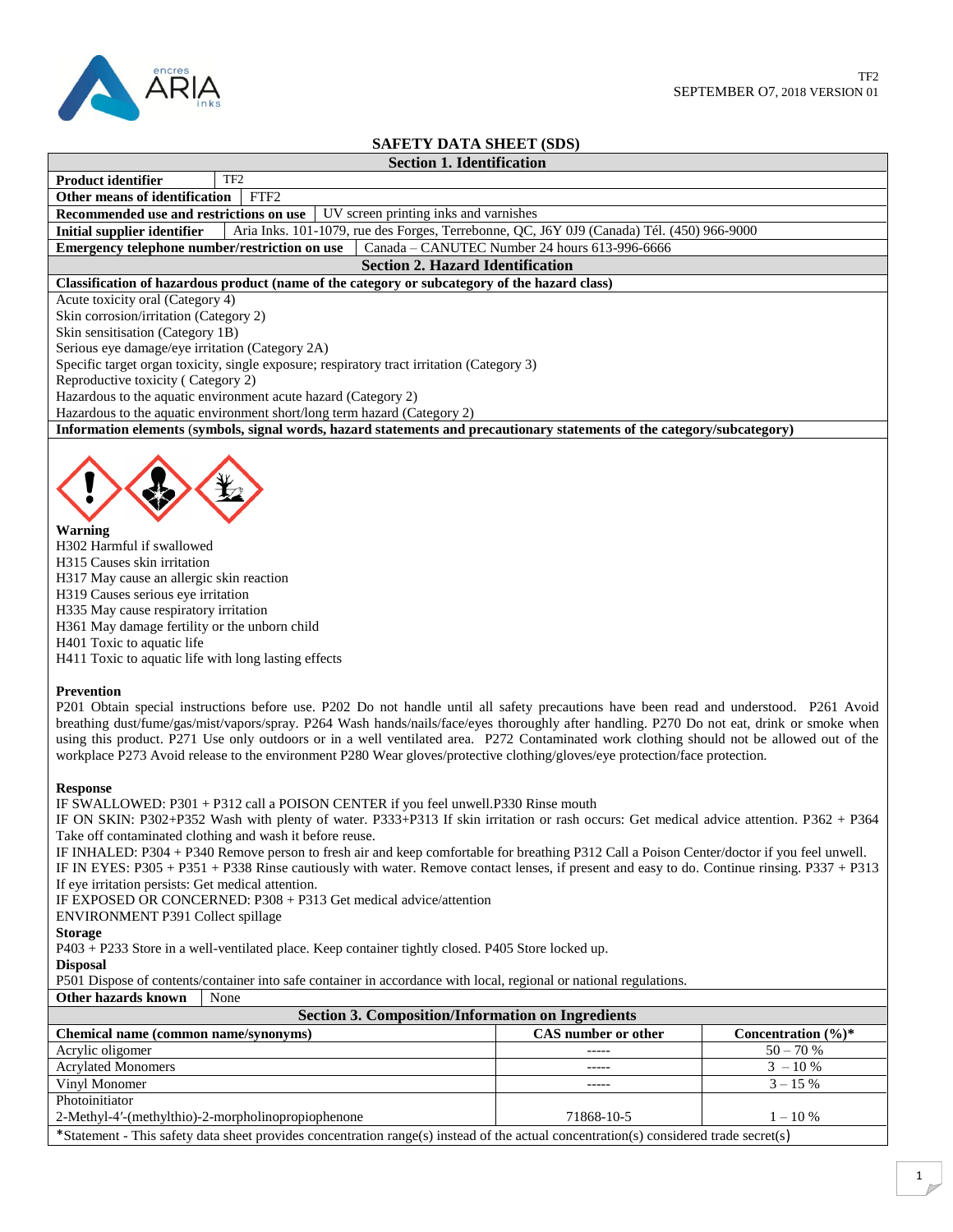

|                                                                                                                                                                                                                                                                                               |                                                                                                                      |                                                                                                          |  | <b>Section 4. First-Aid Measures</b>               |                                                                                                                                                                                                         |
|-----------------------------------------------------------------------------------------------------------------------------------------------------------------------------------------------------------------------------------------------------------------------------------------------|----------------------------------------------------------------------------------------------------------------------|----------------------------------------------------------------------------------------------------------|--|----------------------------------------------------|---------------------------------------------------------------------------------------------------------------------------------------------------------------------------------------------------------|
| <b>Inhalation</b>                                                                                                                                                                                                                                                                             |                                                                                                                      |                                                                                                          |  |                                                    | IF INHALED: If overexposure remove person to fresh air and keep comfortable for breathing. If not breathing, give artificial                                                                            |
|                                                                                                                                                                                                                                                                                               |                                                                                                                      | respiration or give oxygen by trained personnel. If symptoms persist, seek medical attention.            |  |                                                    |                                                                                                                                                                                                         |
| <b>Ingestion</b>                                                                                                                                                                                                                                                                              | IF SWALLOWED: Immediately call a doctor. Do not induce vomiting. Prevent aspiration of vomit. Rinse mouth thoroughly |                                                                                                          |  |                                                    |                                                                                                                                                                                                         |
|                                                                                                                                                                                                                                                                                               |                                                                                                                      |                                                                                                          |  |                                                    | with water. Never give anything by mouth if the victim is rapidly losing consciousness, or is unconscious or convulsing.                                                                                |
| <b>Skin contact</b>                                                                                                                                                                                                                                                                           |                                                                                                                      |                                                                                                          |  |                                                    | IF ON SKIN: Remove contaminated clothing, wash immediately with soap and water (20 - 30 minutes). If skin irritation                                                                                    |
|                                                                                                                                                                                                                                                                                               |                                                                                                                      |                                                                                                          |  |                                                    | occurs: Get medical attention. Wash contaminated clothing before reuse. Discard or decontaminate footwear before reuse.                                                                                 |
| Eye contact                                                                                                                                                                                                                                                                                   |                                                                                                                      |                                                                                                          |  |                                                    | IF IN EYES, Rinse cautiously with water for several minutes (20 - 30 minutes). Remove contact lenses, if present and easy to                                                                            |
|                                                                                                                                                                                                                                                                                               |                                                                                                                      |                                                                                                          |  |                                                    | do. Continue rinsing. If eye irritation persists: Get medical attention. Do not attempt to neutralize with chemical agents.<br>Harmful if swallowed. Causes skin irritation. May cause an allergic skin |
|                                                                                                                                                                                                                                                                                               | Most important symptoms and effects (acute or delayed)                                                               |                                                                                                          |  |                                                    | reaction. Causes serious eye irritation. May cause respiratory irritation. May                                                                                                                          |
|                                                                                                                                                                                                                                                                                               |                                                                                                                      |                                                                                                          |  | damage fertility or the unborn child.              |                                                                                                                                                                                                         |
|                                                                                                                                                                                                                                                                                               |                                                                                                                      | Indication of immediate medical attention/special treatment                                              |  |                                                    | In all cases, call a doctor. Do not forget this document.                                                                                                                                               |
|                                                                                                                                                                                                                                                                                               |                                                                                                                      |                                                                                                          |  | <b>Section 5. Fire-Fighting Measures</b>           |                                                                                                                                                                                                         |
|                                                                                                                                                                                                                                                                                               |                                                                                                                      | Specific hazards of the hazardous product (hazardous combustion products)                                |  |                                                    |                                                                                                                                                                                                         |
|                                                                                                                                                                                                                                                                                               |                                                                                                                      | Carbon monoxide and dioxide, nitrogen oxides, acrid fumes and smoke.                                     |  |                                                    |                                                                                                                                                                                                         |
|                                                                                                                                                                                                                                                                                               | Suitable and unsuitable extinguishing media                                                                          |                                                                                                          |  |                                                    |                                                                                                                                                                                                         |
|                                                                                                                                                                                                                                                                                               |                                                                                                                      | In case of fire: Use Carbon dioxide (CO <sub>2</sub> ), dry chemical, foam, water spray.                 |  |                                                    |                                                                                                                                                                                                         |
|                                                                                                                                                                                                                                                                                               |                                                                                                                      | Special protective equipment and precautions for fire-fighters                                           |  |                                                    |                                                                                                                                                                                                         |
|                                                                                                                                                                                                                                                                                               |                                                                                                                      |                                                                                                          |  |                                                    | During a fire, irritating/toxic fumes may be generated. Do not enter fire area without proper protection. Firefighters should wear proper protective                                                    |
| equipment as required.                                                                                                                                                                                                                                                                        |                                                                                                                      |                                                                                                          |  |                                                    |                                                                                                                                                                                                         |
|                                                                                                                                                                                                                                                                                               |                                                                                                                      |                                                                                                          |  | <b>Section 6. Accidental Release Measures</b>      |                                                                                                                                                                                                         |
|                                                                                                                                                                                                                                                                                               |                                                                                                                      | Personal precautions, protective equipment and emergency procedures                                      |  |                                                    |                                                                                                                                                                                                         |
|                                                                                                                                                                                                                                                                                               |                                                                                                                      |                                                                                                          |  |                                                    | Evacuate non-emergency personnel. Isolate the area and prevent access. Control source of the leak. Ensure clean-up is conducted by trained                                                              |
|                                                                                                                                                                                                                                                                                               |                                                                                                                      |                                                                                                          |  |                                                    | personnel only. All persons dealing with clean-up should wear the appropriate protective equipment (See Section 8). Prevent the spill spread into                                                       |
|                                                                                                                                                                                                                                                                                               |                                                                                                                      |                                                                                                          |  |                                                    | drains, sewers, water supplies, or soil. Eliminate all ignition sources (no smoking, flares, sparks or flames) in immediate area. Take precautionary                                                    |
|                                                                                                                                                                                                                                                                                               |                                                                                                                      |                                                                                                          |  |                                                    | measures against static discharges. All equipment used when handling the product must be grounded. Do not touch or walk through spilled                                                                 |
| material.                                                                                                                                                                                                                                                                                     |                                                                                                                      |                                                                                                          |  |                                                    |                                                                                                                                                                                                         |
|                                                                                                                                                                                                                                                                                               | Methods and materials for containment and cleaning up                                                                |                                                                                                          |  |                                                    |                                                                                                                                                                                                         |
|                                                                                                                                                                                                                                                                                               |                                                                                                                      |                                                                                                          |  |                                                    | Avoid prolonged exposure. Stop leak if you can do it without risk. Spill should be contained with inert material and disposed into suitable retaining                                                   |
|                                                                                                                                                                                                                                                                                               |                                                                                                                      |                                                                                                          |  |                                                    | area. Do not touch or walk through spilled material. Small volumes of liquid may be contained or absorbed into an appropriate absorbent. Keep away                                                      |
|                                                                                                                                                                                                                                                                                               |                                                                                                                      |                                                                                                          |  |                                                    | from all watercourses. Do not flush down storm or sanitary sewer. Dispose of in accordance with local, provincial and federal regulations.                                                              |
|                                                                                                                                                                                                                                                                                               |                                                                                                                      |                                                                                                          |  | <b>Section 7. Handling and Storage</b>             |                                                                                                                                                                                                         |
| <b>Precautions for safe handling</b>                                                                                                                                                                                                                                                          |                                                                                                                      |                                                                                                          |  |                                                    |                                                                                                                                                                                                         |
|                                                                                                                                                                                                                                                                                               |                                                                                                                      |                                                                                                          |  |                                                    | Obtain special instructions before use. Do not handle until all safety precautions have been read and understood. Avoid breathing                                                                       |
|                                                                                                                                                                                                                                                                                               |                                                                                                                      |                                                                                                          |  |                                                    | dust/fume/gas/mist/vapors/spray. Wash hands/nails/face/eyes thoroughly after handling. Do not eat, drink or smoke when using this product. Use                                                          |
|                                                                                                                                                                                                                                                                                               |                                                                                                                      |                                                                                                          |  |                                                    | only outdoors or in a well ventilated area. Contaminated work clothing should not be allowed out of the workplace. Avoid release to the                                                                 |
|                                                                                                                                                                                                                                                                                               |                                                                                                                      | environment. Wear gloves/protective clothing/gloves/eye protection/face protection.                      |  |                                                    |                                                                                                                                                                                                         |
|                                                                                                                                                                                                                                                                                               |                                                                                                                      | Conditions for safe storage, including any incompatibilities                                             |  |                                                    |                                                                                                                                                                                                         |
|                                                                                                                                                                                                                                                                                               |                                                                                                                      |                                                                                                          |  |                                                    | Store in a cool, well-ventilated area. Keep container closed when not in use. Do not handle or store near open flames, heat or other sources of                                                         |
|                                                                                                                                                                                                                                                                                               |                                                                                                                      |                                                                                                          |  |                                                    | ignition. Store away from incompatible materials (Section 10). Inspect all incoming containers to make sure they are properly labeled and not                                                           |
|                                                                                                                                                                                                                                                                                               |                                                                                                                      |                                                                                                          |  |                                                    | damaged. Storage area should be clearly identified, clear of obstruction and accessible only to trained personnel. Inspect periodically for damage                                                      |
| or leaks. Storage temperature: 15 - 27 °C.<br><b>Section 8. Exposure Controls/Personal Protection</b>                                                                                                                                                                                         |                                                                                                                      |                                                                                                          |  |                                                    |                                                                                                                                                                                                         |
|                                                                                                                                                                                                                                                                                               |                                                                                                                      | Control parameters (biological limit values or exposure limit values and source of those values)         |  |                                                    |                                                                                                                                                                                                         |
|                                                                                                                                                                                                                                                                                               |                                                                                                                      | Exposure limits: ACGIH - TLV-TWA Acrylic Oligomer 20ppm (TWA)                                            |  |                                                    |                                                                                                                                                                                                         |
|                                                                                                                                                                                                                                                                                               | Appropriate engineering controls                                                                                     |                                                                                                          |  |                                                    |                                                                                                                                                                                                         |
|                                                                                                                                                                                                                                                                                               |                                                                                                                      |                                                                                                          |  |                                                    | Use product in well-ventilated areas. Do not spray the product. Local exhaust ventilation system is recommended to maintain concentrations of                                                           |
|                                                                                                                                                                                                                                                                                               |                                                                                                                      |                                                                                                          |  |                                                    |                                                                                                                                                                                                         |
| contaminants below exposure limits. Supply emergency safety/quick-drench shower, eyewash station and washing facilities available in work area<br>and near handling area. Where such systems are not effective, wear suitable personal protection equipment which performs satisfactorily and |                                                                                                                      |                                                                                                          |  |                                                    |                                                                                                                                                                                                         |
| meets recognized standards.                                                                                                                                                                                                                                                                   |                                                                                                                      |                                                                                                          |  |                                                    |                                                                                                                                                                                                         |
| Individual protection measures/personal protective equipment                                                                                                                                                                                                                                  |                                                                                                                      |                                                                                                          |  |                                                    |                                                                                                                                                                                                         |
| Gloves: Neopren gloves or equivalent; Clothing: use suitable protective clothing to prevent any possibility of skin contact; Respiratory: Not                                                                                                                                                 |                                                                                                                      |                                                                                                          |  |                                                    |                                                                                                                                                                                                         |
|                                                                                                                                                                                                                                                                                               |                                                                                                                      |                                                                                                          |  |                                                    | required if working area is well ventilated. Use a NIOSH approved respirators if the exposure limits are unknown; Equipment: Safety glasses,                                                            |
|                                                                                                                                                                                                                                                                                               |                                                                                                                      |                                                                                                          |  |                                                    | chemical resistant. Special instructions for protection and hygiene: Wash hands/nails/face thoroughly after handling. Do not eat, drink or smoke                                                        |
|                                                                                                                                                                                                                                                                                               |                                                                                                                      |                                                                                                          |  |                                                    | when using this product. Practice good personal hygiene after using this material. Remove and wash contaminated work clothing before re-use.                                                            |
|                                                                                                                                                                                                                                                                                               |                                                                                                                      | Educate and train employees in the safe use and handling of this product. Follow all label instructions. |  |                                                    |                                                                                                                                                                                                         |
|                                                                                                                                                                                                                                                                                               |                                                                                                                      |                                                                                                          |  | <b>Section 9. Physical and Chemical Properties</b> |                                                                                                                                                                                                         |
|                                                                                                                                                                                                                                                                                               | Appearance, physical state/colour                                                                                    | Liquid                                                                                                   |  | Vapour pressure                                    | Not available                                                                                                                                                                                           |
| Odour                                                                                                                                                                                                                                                                                         | Slightly acrylic odour                                                                                               |                                                                                                          |  | Vapour density                                     | Not available                                                                                                                                                                                           |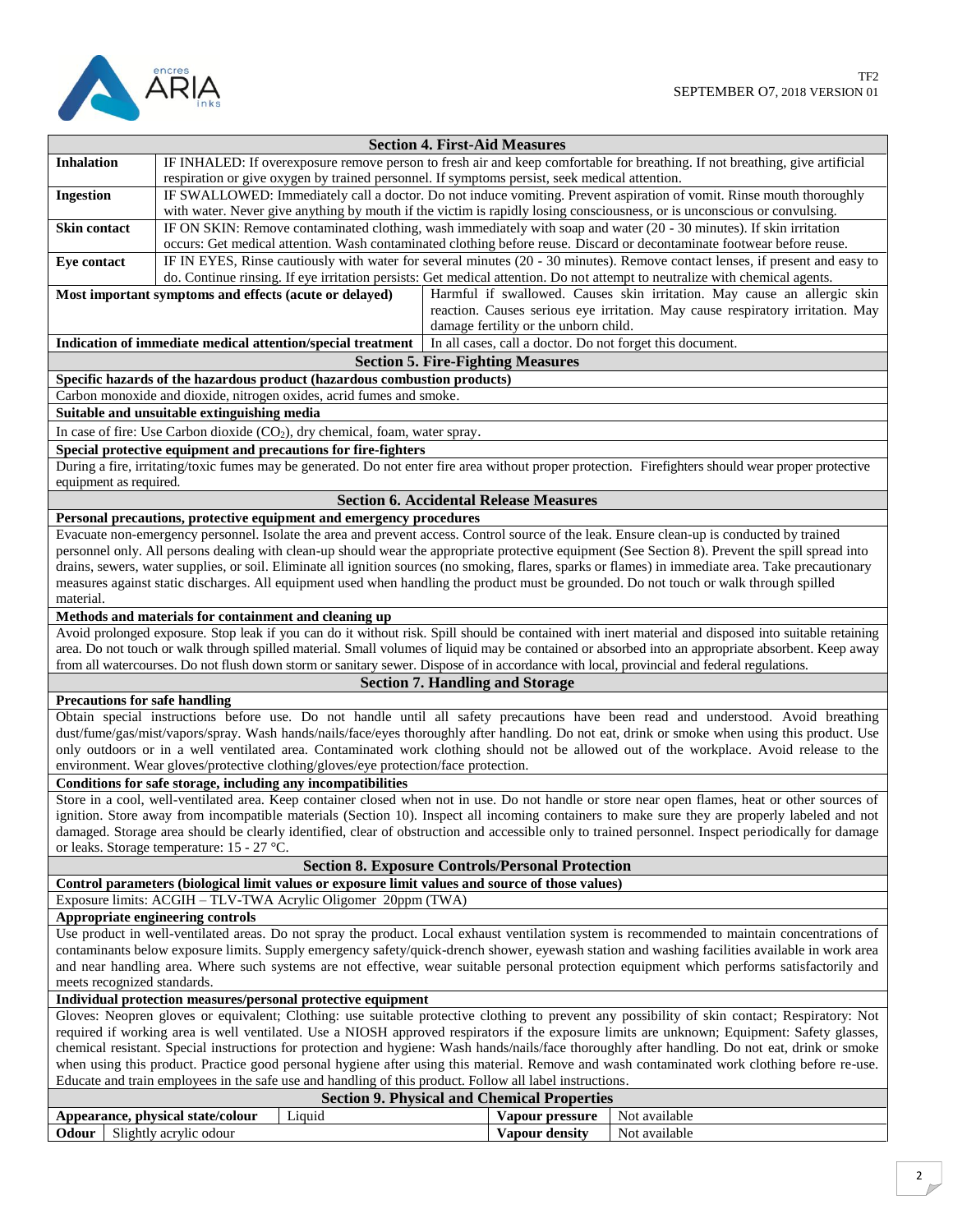

 $\mathsf{l}$ 

| Not available<br><b>Odour threshold</b>                                                                                                                                | Not available<br><b>Relative density</b>                 |  |
|------------------------------------------------------------------------------------------------------------------------------------------------------------------------|----------------------------------------------------------|--|
| Not available<br>pН                                                                                                                                                    | <b>Solubility</b><br>Insoluble                           |  |
| <b>Melting/freezing point</b><br>Not available                                                                                                                         | Partition coefficient - n-octanol/water<br>Not available |  |
| Initial boiling point/range<br>Not available                                                                                                                           | Auto-ignition temperature   Not available                |  |
| Flash point $>100\degree$ C (212°F)                                                                                                                                    | <b>Decomposition temperature</b><br>Not available        |  |
| Evaporation rate Not available                                                                                                                                         | Viscosity Not available                                  |  |
| <b>Flammability (solids and gases)</b><br>Not available                                                                                                                | <b>VOC</b><br>Not available                              |  |
|                                                                                                                                                                        |                                                          |  |
| Upper and lower flammability/explosive limits<br>Not available                                                                                                         | <b>Other</b><br>None known                               |  |
| <b>Section 10. Stability and Reactivity</b>                                                                                                                            |                                                          |  |
| <b>Reactivity</b>                                                                                                                                                      |                                                          |  |
| Stable under normal conditions.                                                                                                                                        |                                                          |  |
| <b>Chemical stability</b>                                                                                                                                              |                                                          |  |
| Yes, Stable under the recommended storage and handling conditions prescribed.                                                                                          |                                                          |  |
| <b>Possibility of hazardous reactions</b>                                                                                                                              |                                                          |  |
| Non under normal conditions of storage and use.                                                                                                                        |                                                          |  |
| Conditions to avoid (static discharge, shock or vibration)                                                                                                             |                                                          |  |
| Heat and sun light; the product must be stored in a dry and dark area; the temperature must not exceed 27°C.                                                           |                                                          |  |
| <b>Incompatible materials</b>                                                                                                                                          |                                                          |  |
| Avoid contact with strong oxidizing agents, peroxides or other polymerisation initiators, strong acid or bases, metallic powders or pigments.                          |                                                          |  |
| <b>Hazardous decomposition products</b>                                                                                                                                |                                                          |  |
| Carbon mono and dioxide, nitrogen oxides, other toxic fumes.                                                                                                           |                                                          |  |
| <b>Section 11. Toxicological Information</b>                                                                                                                           |                                                          |  |
| Information on the likely routes of exposure (inhalation, ingestion, skin and eye contact)                                                                             |                                                          |  |
|                                                                                                                                                                        |                                                          |  |
| Harmful if swallowed. Causes skin irritation. May cause an allergic skin reaction. Causes serious eye irritation. May cause respiratory irritation.                    |                                                          |  |
| May damage fertility or the unborn child.                                                                                                                              |                                                          |  |
| Symptoms related to the physical, chemical and toxicological characteristics                                                                                           |                                                          |  |
| No specific information available.                                                                                                                                     |                                                          |  |
| Delayed and immediate effects (chronic effects from short-term and long-term exposure)                                                                                 |                                                          |  |
| Skin Sensitization - May cause allergic skin reaction. Respiratory Sensitization - May cause respiratory system irritation;                                            |                                                          |  |
| Germ Cell Mutagenicity - Not available; Carcinogenicity - Not available; Reproductive Toxicity - Not available;                                                        |                                                          |  |
| Specific Target Organ Toxicity — Single Exposure - Not available; Specific Target Organ Toxicity — Repeated Exposure - Not available;                                  |                                                          |  |
| Aspiration Hazard - Not available; Health Hazards Not Otherwise Classified - No data available.                                                                        |                                                          |  |
| Numerical measures of toxicity (ATE; $LD_{50}$ & $LC_{50}$ )                                                                                                           |                                                          |  |
| Acrylic Oligomer LD <sub>50</sub> Oral Rat ->2000 mg/kg; LD <sub>50</sub> Dermal - Rabbit >2000 mg/kg; LC <sub>50</sub> Inhalation > 5 mg/l; ATE not available in this |                                                          |  |
| document.                                                                                                                                                              |                                                          |  |
| <b>Section 12. Ecological Information</b>                                                                                                                              |                                                          |  |
| Ecotoxicity (aquatic and terrestrial information)                                                                                                                      |                                                          |  |
| Fish toxicity; Acrylic Oligomer LC50 12.6 mg/l (Pimephales promelas - 96h); CAS: 71868-10-5: LC50: 9 mg/L ((Zebra fish), 96h);                                         |                                                          |  |
| Invertebrate toxicity: Acrylic Oligomer EC50 = 5.46 - 9.83mg/l (Daphnia magna - 48h); CAS: 71868-10-5: EC50: 15 mg/L (Daphnia magna                                    |                                                          |  |
| 48h);                                                                                                                                                                  |                                                          |  |
| Aquatic plant and Algae toxicity Acrylic Oligomer EC50 12.5 mg/L (Pseudokirchneriella subcapitata 72h); CAS: 71868-10-5: IC50: 1.7 mg/L                                |                                                          |  |
| (Green algae 72h)                                                                                                                                                      |                                                          |  |
| <b>Persistence and degradability</b><br>CAS: 71868-10-5: Result: 0-1% - Not readily biodegradable in 28 days                                                           |                                                          |  |
| <b>Bioaccumulative potential</b><br>Not available                                                                                                                      |                                                          |  |
| <b>Mobility</b> in soil<br>No data available                                                                                                                           |                                                          |  |
| Other adverse effects<br>Toxic to aquatic life. Toxic to aquatic life with long lasting effects.                                                                       |                                                          |  |
|                                                                                                                                                                        |                                                          |  |
| <b>Section 13. Disposal Considerations</b>                                                                                                                             |                                                          |  |
| Information on safe handling for disposal/methods of disposal/contaminated packaging                                                                                   |                                                          |  |
| Dispose of contents/container into safe container in accordance with local, regional or national regulations.                                                          |                                                          |  |
| <b>Section 14. Transport Information</b>                                                                                                                               |                                                          |  |
| UN number; Proper shipping name; Class(es); Packing group (PG) of the TDG Regulations                                                                                  |                                                          |  |
| Non regulated                                                                                                                                                          |                                                          |  |
| UN number; Proper shipping name; Class(es); Packing group (PG) of the IMDG (maritime)                                                                                  |                                                          |  |
| Non regulated                                                                                                                                                          |                                                          |  |
| UN number; Proper shipping name; Class(es); Packing group (PG) of the IATA (air)                                                                                       |                                                          |  |
| Non regulated                                                                                                                                                          |                                                          |  |
| None<br>Special precautions (transport/conveyance)                                                                                                                     |                                                          |  |
| <b>Environmental hazards (IMDG or other)</b><br>None                                                                                                                   |                                                          |  |
| None<br>Bulk transport (usually more than 450 L in capacity)                                                                                                           |                                                          |  |
|                                                                                                                                                                        |                                                          |  |